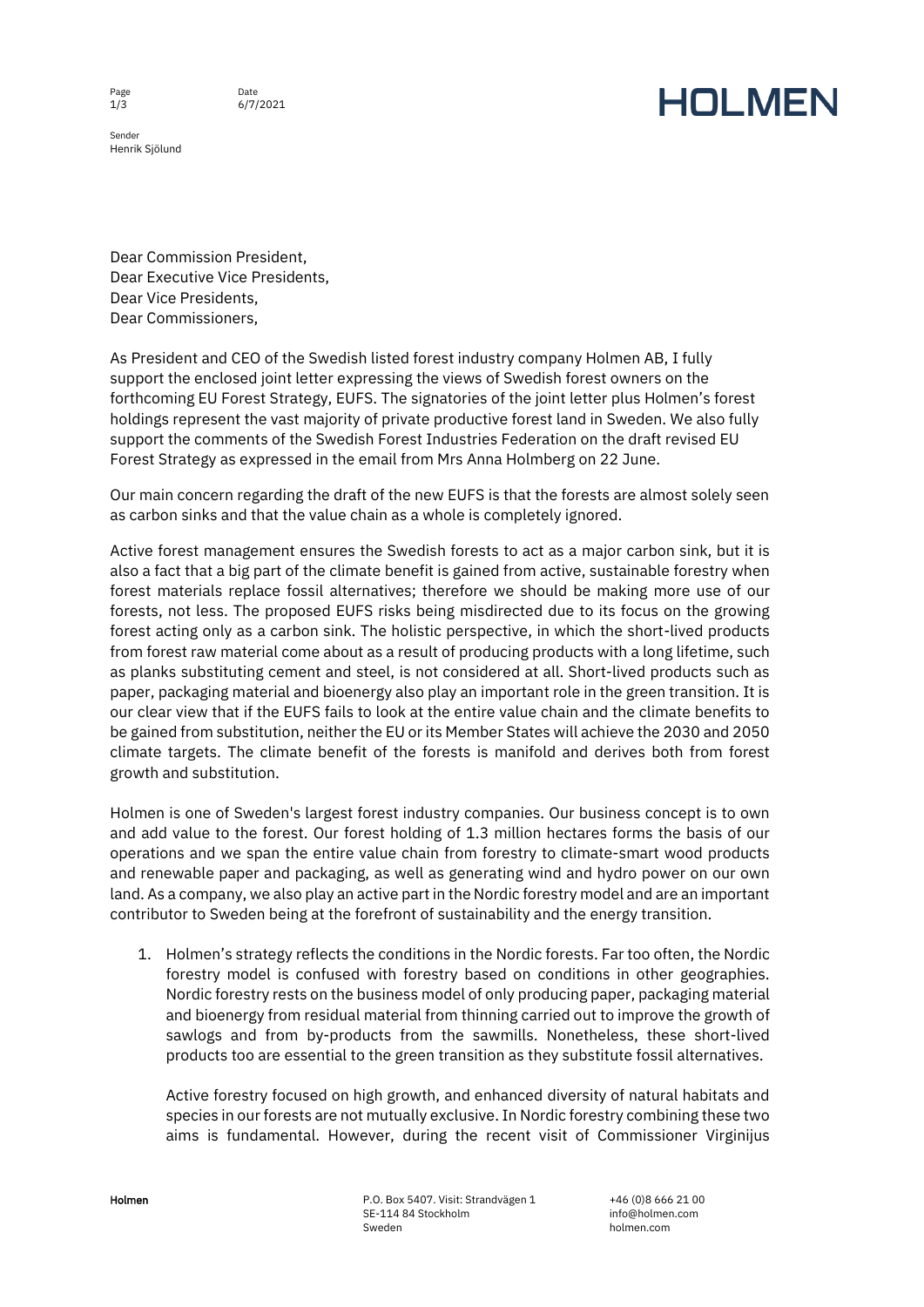Sinkevičius, it became clear that there is some confusion regarding the biodiversity measures that we take in the Swedish forestry, since only formally protected land is reported to the EU. Todays practice is that the Swedish Environmental Protection Agency does not report voluntarily conservation areas nor the extensive environmental conservation measures that is being carried out during harvesting. Holmen has, as an example, voluntarily set aside almost 8 000 sites of in total 50.000 hectares, which we systematically manage to maintain and improve habitat diversity. In addition, Holmen takes environmental conservation measures when harvesting corresponding to 10 % of the harvested area. National statistics, on for example hard dead wood and large deciduous trees, shows that important habitats have increased significantly since 1990.

2. The volume of standing wood per hectare of productive forest land and harvested volume are increasing as a result of sustainable forestry where we have been able to combine high growth with extensive environmental considerations. This is shown by the following graphs of Holmen's forest land over time:



3. The whole value chain must be included to give a true picture of the climate benefits gained from the forest. Holmen is a good example of the contribution made by the growing forest as a carbon sink, but also of the way wood substitutes fossil building materials such as cement and steel. Additional short-lived products such as paper, packaging material and bioenergy also contribute to the climate by substituting fossil alternatives. The forests owned by Holmen sequester 1.4 million tonnes  $CO<sub>2</sub>e$  per year, but if we include the 3.7 million tonnes stored in the value chain and our renewable energy production of 1.7 million tonnes, Holmen's net contribution is 6.4 million tonnes of stored carbon per year. For the details behind this calculation, please see our annual report at [www.holmen.com](http://www.holmen.com/)